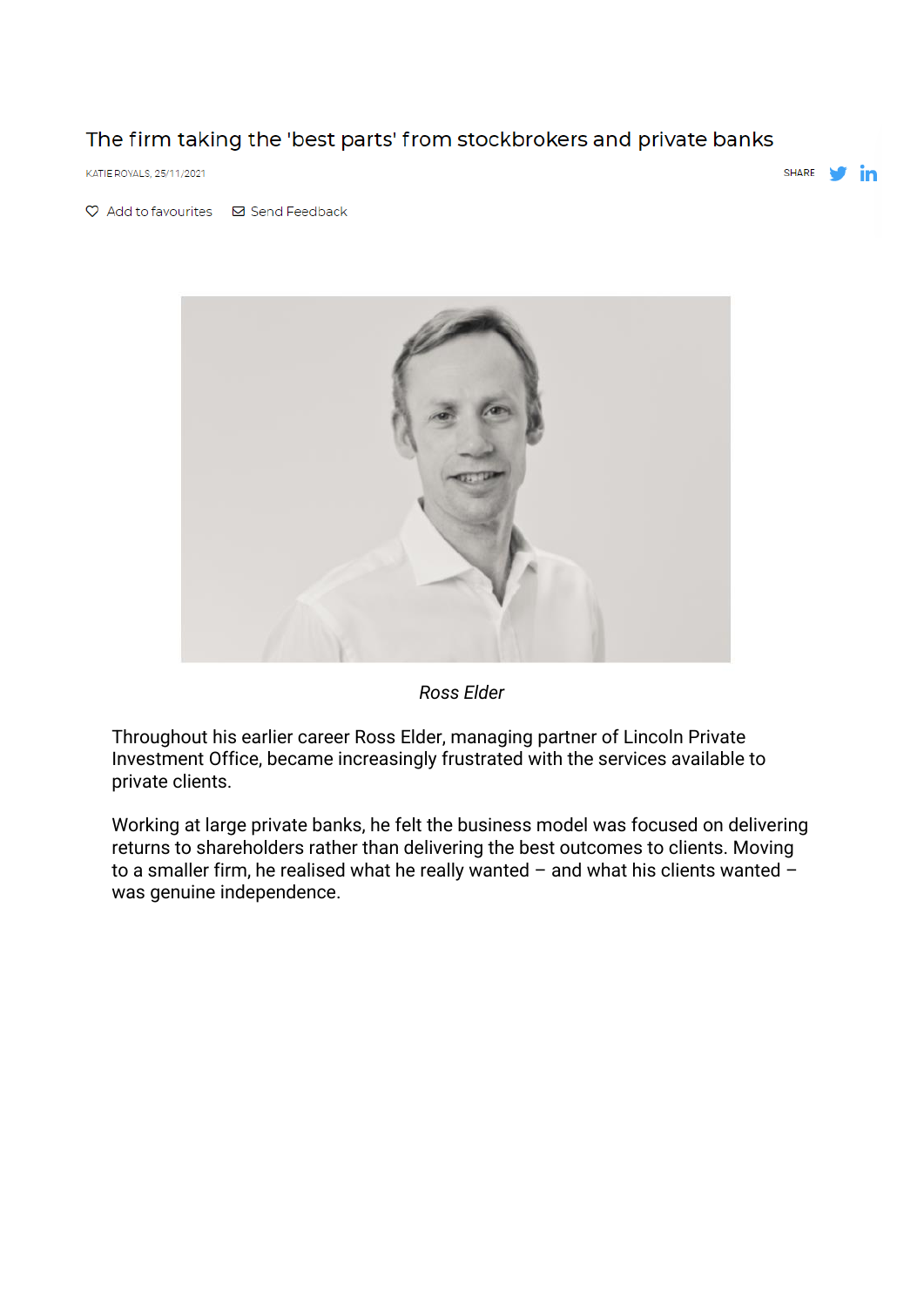So, together with chief investment officer Fred Hervey and chief operating officer Becky Robbins, Mr Elder set about founding Lincoln.



*Fred Hervey, CIO*

Launched in 2014, independence remains at the core of the business. Its only shareholders are the employees and clients, who naturally care about the service and performance of the firm, Mr Elder tells *thewealthnet*.

Launched in 2014, independence remains at the core of the business. Its only shareholders are the employees and clients, who naturally care about the service and performance of the firm, Mr Elder tells *thewealthnet*.

A unique feature is that all employees invests their own money alongside clients. They all have skin in the game.

Mr Elder says private investment offices are a real leveller. No one family has control, no one is entitled to discounts or a different service. All clients are treated the same – although of course their portfolios and investments differ.

"All the clients that are also shareholders get is total transparency," he explains.

To maintain this, Lincoln has to ensure all staff and clients are on board and buy into the aims of the company.

"The most important part of our thinking in our business model is maintaining that alignment," Mr Elder says.

Getting this right comes down to establishing a strong culture and set of values. Mr Elder says Lincoln is focused on being a team.

He notes this is easier to do this when you are a small firm. But, this is a deliberate choice. The decision to stay small and not target growth for growth's sake is a core part of the firm's philosophy.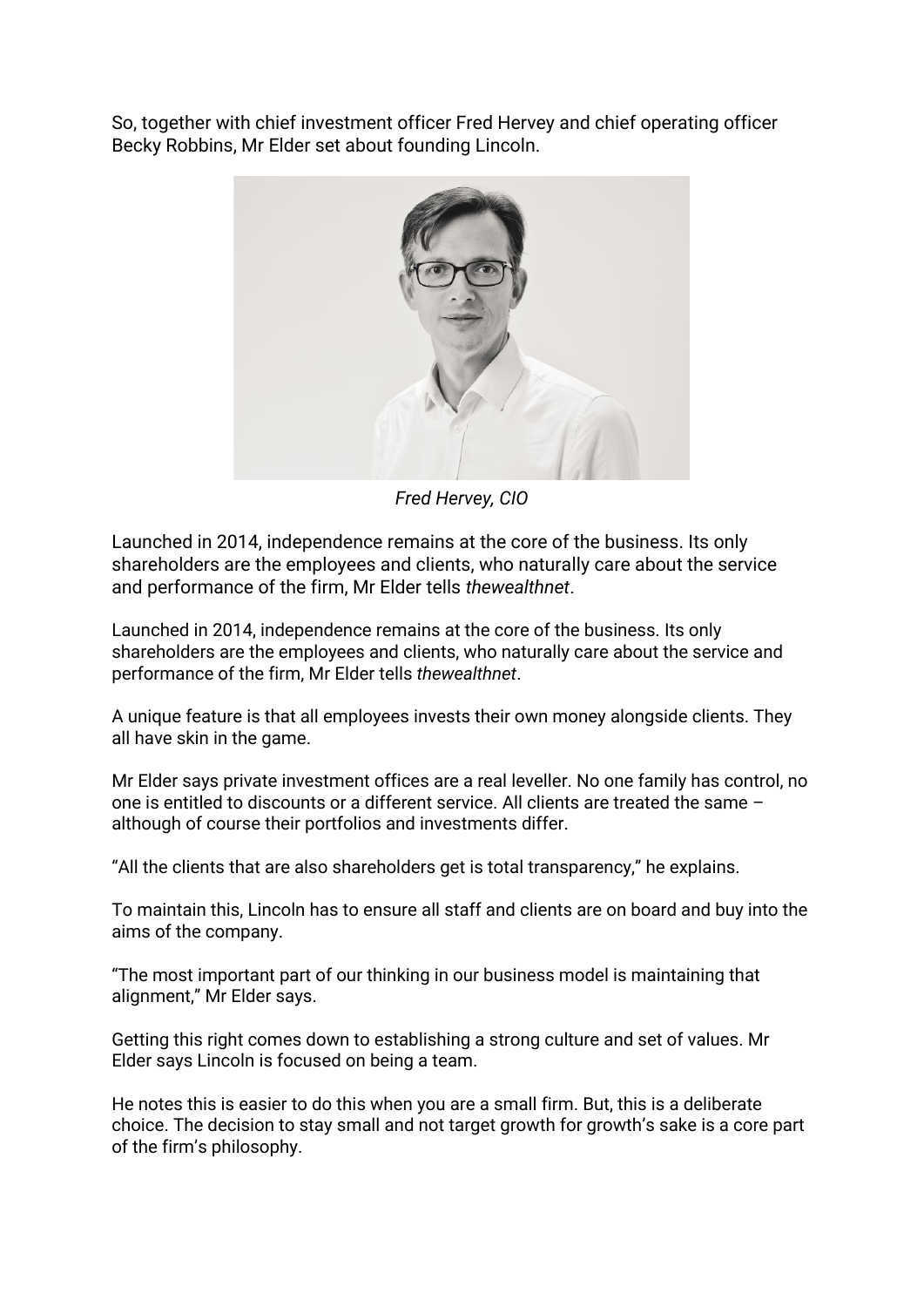"Every decision we make is for the benefit of our clients. It is not based on where our next client will come from," Mr Elder explains.

Lincoln adds around one adviser a year, usually with an additional one or two employees to support this growth.

The firm is patient and waits for the right candidate to come along, rarely advertising for senior roles. Instead, relying on individuals finding them and being attracted to their services and culture.

"We are not focused on being the biggest. We are focused on being the best," Mr Elder says.

So far, Lincoln is on the right track to achieving this, having won the 2021 PAM Award for emerging managers.

Attracted by its unique culture, the firm's client base differs from many wealth managers and private banks. It largely comprises of UK-based entrepreneurs and financial professionals. With an average age of 55, many of these individuals are reluctant to relinquish control.

For this reason, the firm's proposition also differs somewhat. Lincoln's core focus is in discretionary investment management – accounting for roughly 70 percent of its assets.

Clients are all treated individually.

"Just because they are the same age, have the same job and the same level of wealth, we do not necessarily assume they want to go on the same journey."

Each client has their own individual portfolio, but then Lincoln runs it as a firm.

"We believe we are taking the best parts from traditional stockbrokers and the private banks," Mr Elder notes.

For example, if the firm decides to go overweight in say emerging markets, it will do that across all client portfolios in the same way and at the same time. "It just means something very different for each person.

"We are very high conviction, which is not for everyone. Perhaps that is reflected in our client base."

However, Mr Elder explains the firm is not looking to take on more risk. "What we are willing to do is take more benchmark risk."

The firm uses a combination of active and passive funds, selecting the right fund managers via its network, investment advisory board, and sometimes through clients.

The remaining 30 percent comprise alternative investments, which the firm offers on an advisory only basis.